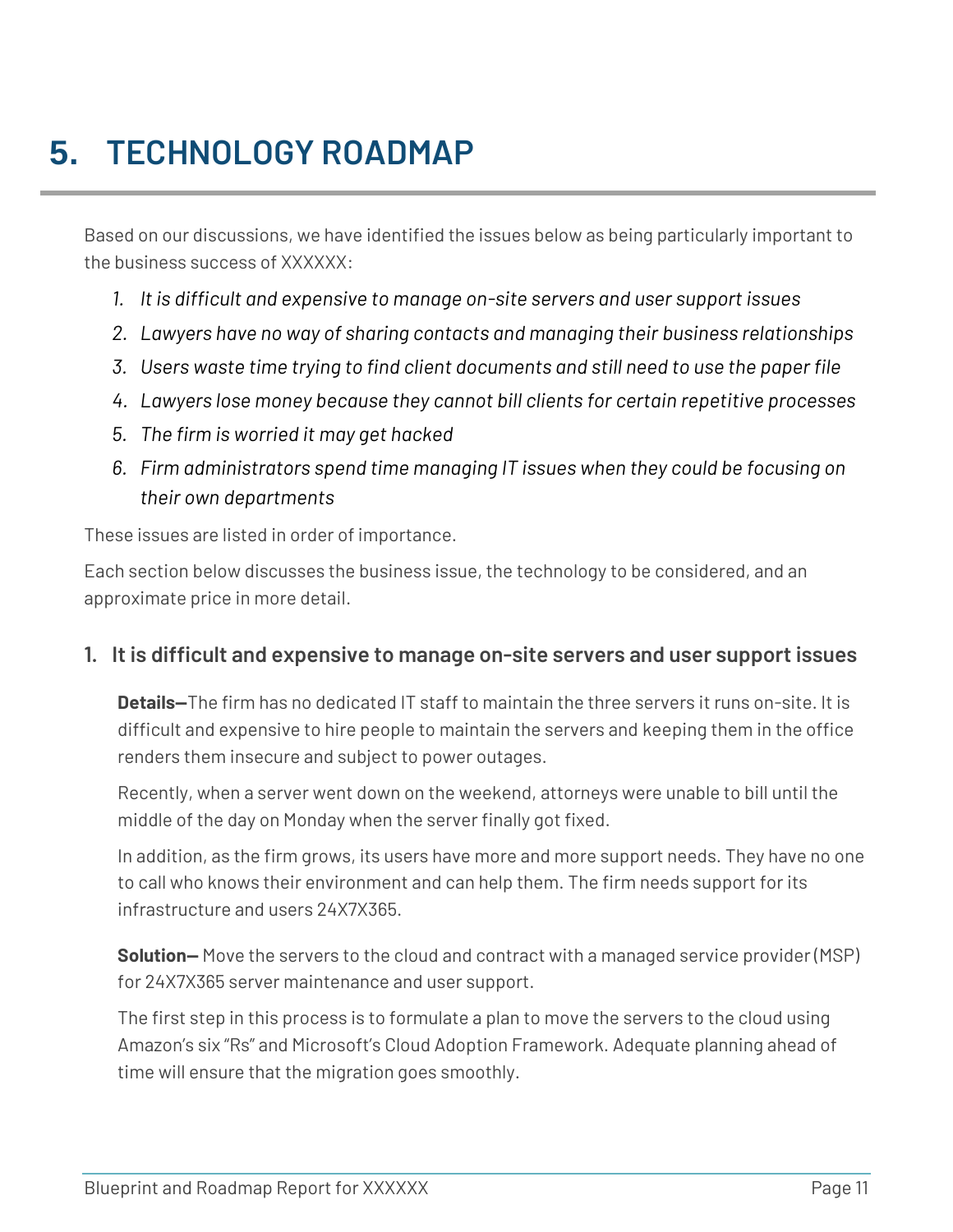Once the plan is in place, TransformITy can help choose the best MSP and then manage the entire conversion as well as the ongoing relationship. TransformITy works with multiple MSPs so that we can always make sure each client gets the best pricing and service.

Going forward, the MSP will provide ongoing maintenance for both the servers in the cloud and the company's computers, printers, and network as well as helpdesk services.

**Estimated Cost—**Managed services vary according to the number of servers and users under contract and the length of the contract.

### **2. Lawyers have no way of sharing contacts and managing their relationships**

**Details—**Each attorney maintains his or her contacts in Microsoft Outlook. There is no central repository for the company's contacts and, therefore, no way to manage them or use them to drive new business.

The firm needs a central repository for contacts. The system should also automatically synchronize contacts with Outlook, provide attorneys with an easy way to set alerts to remind them to keep in touch with their contacts, and give the firm the ability to market to subsets of contacts.

**Solution—**Implement a cloud-based client relationship management (CRM) system to manage contacts and build a sales strategy.

There are many cloud CRM systems—all with their own strengths and weaknesses. Some have a strong focus on contact management, while others focus on building and managing a sales pipeline.

The first step, therefore, is picking the right vendor by bringing together users and understanding exactly what the business goals are for CRM. Once that is done, the system can be implemented and users trained in best practices for managing it.

**Estimated Cost—**CRM pricing generally starts at around \$20 per-user per-month.

## **3. Users waste time trying to find client documents and still need to use the paper file**

**Details—**The firm has been storing client documents in folders on an on-site Windows server. It wants to eliminate the management burdens of the server and find a better way to store and manage documents.

**Solution—**Deploy a best of breed document management system. There are a few systems designed specifically for managing documents in law firms. These used to be available only to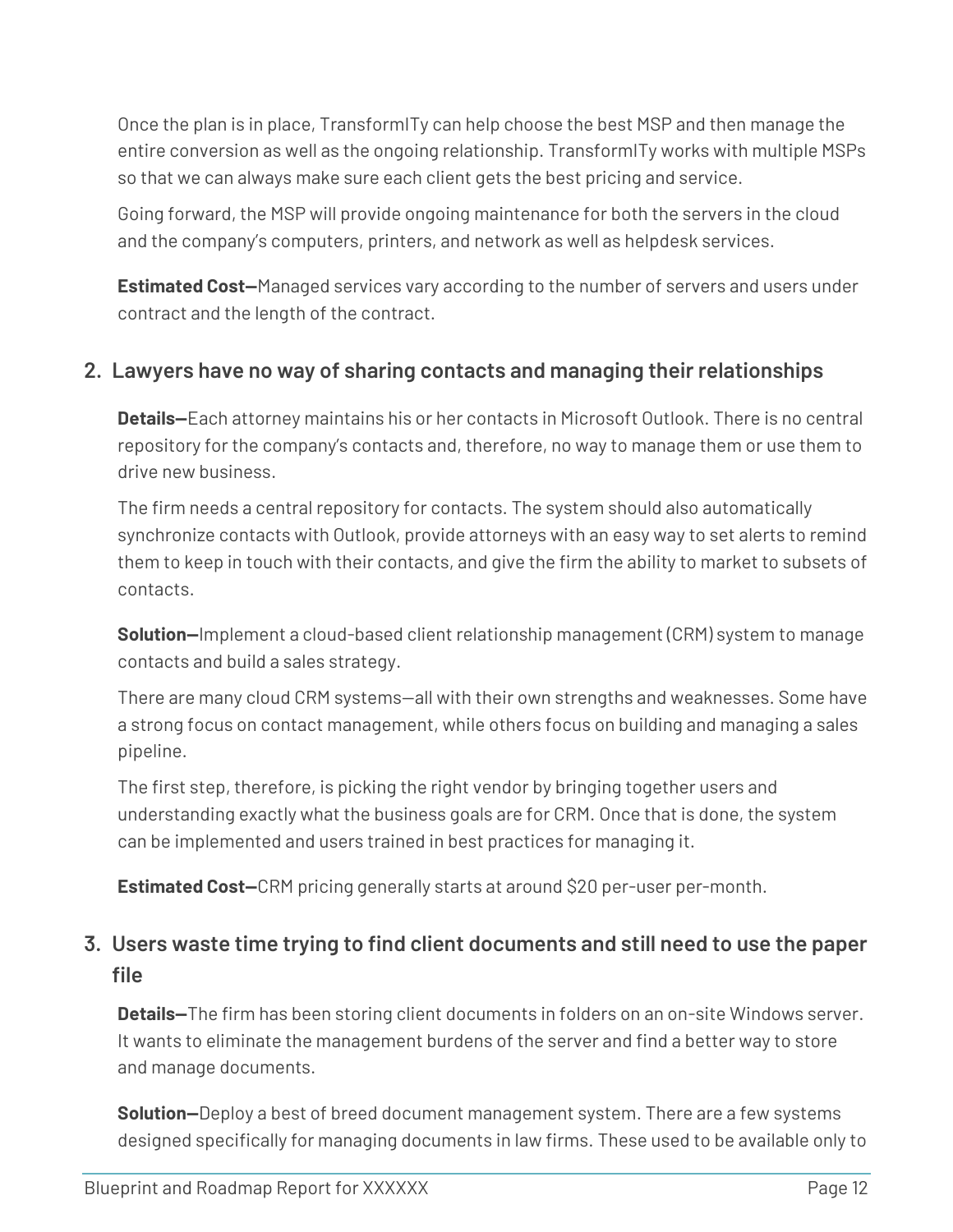large firms willing to make a commitment to buying and managing an infrastructure of servers and databases. Now, however, they are available in the cloud and firms can license them on a per-user basis.

Installation of these cloud solutions is easy, but a successful implementation requires planning and knowledge of best practices. The firm needs a partner who knows both the technology and law firm document processes.

**Estimated Cost—**The cost of a document management system is highly dependent on the choice of system and the number of users.

## **4. Lawyers lose money because they cannot bill clients for certain repetitive processes**

**Details—**There are things the firm does for its clients for which it cannot bill. These end up costing the firm money. In addition, clients are increasingly pressuring the firm to be more efficient in its work.

To address these issues, the firm wants to re-design and automate some of their critical business processes.

**Solution—**The first step in addressing this issue is bringing people at the firm together to define exactly what should be automated. The processes should be mapped using input from all relevant stakeholders in the firm.

Once each process is mapped, a cloud process automation application can be configured with forms and workflows. These applications provide all the tools necessary to automate business processes, including rule-based routing and a dashboard showing each user the items they have in process.

**Estimated Cost—**Automated workflow systems can cost between \$400 and \$800 per-month for the entire firm to use.

#### **5. The firm is worried it may get hacked**

**Details—**The firm is not convinced it is doing everything it can to keep client data secure and comply with data privacy regulations like CMR-17 and GDPR.

**Solution—**Perform a security audit and security training

**Estimated Cost—**Depending on the amount of time spent, an audit can cost as little as \$5,000.